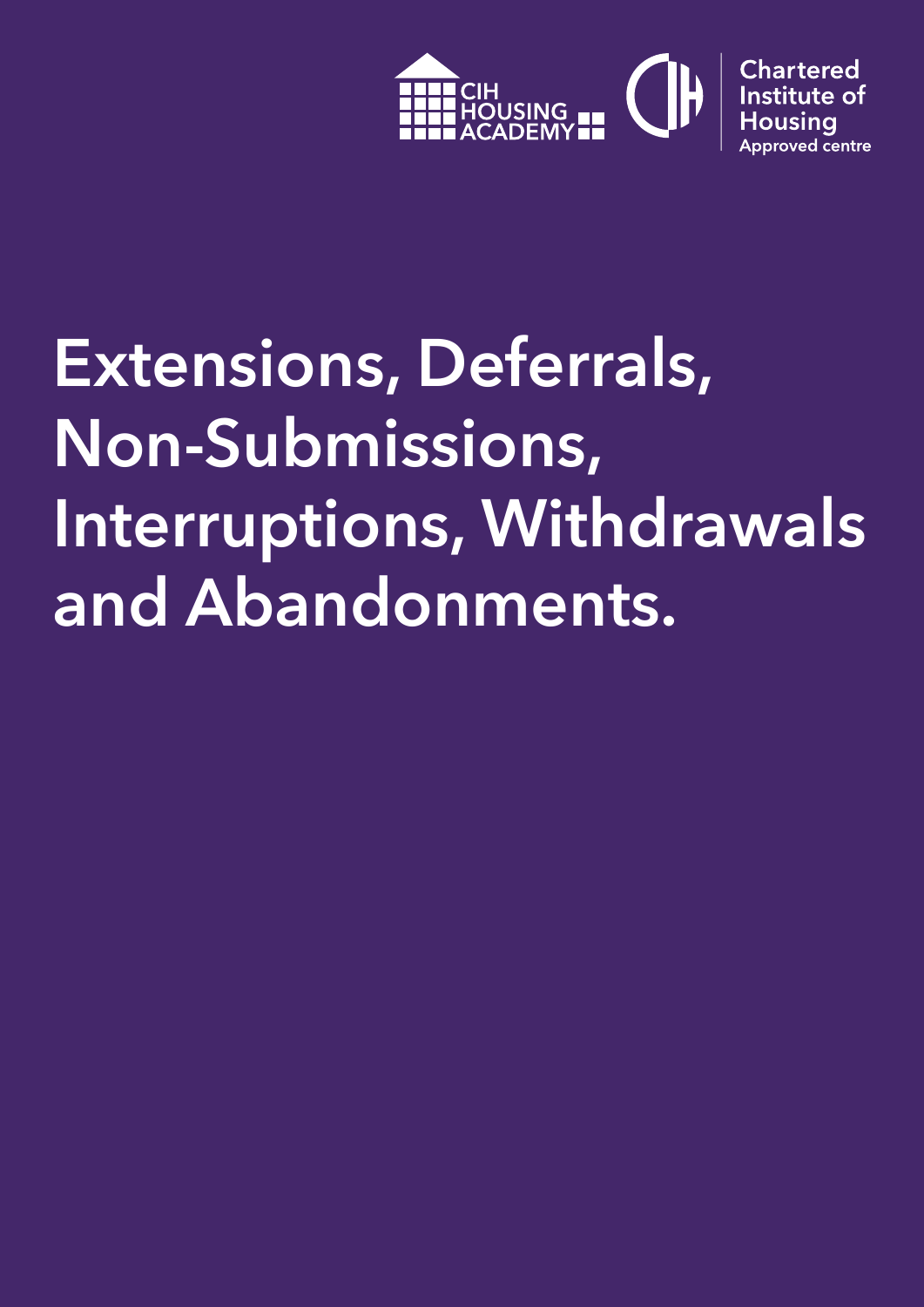

The following options are available to support learners whilst studying towards a qualification with the CIH Housing Academy. For learners completing Bitesize learning we offer the opportunity to request an Extension or a deferral to a submission deadline but the option of an interruption is not available.

#### **Extensions:**

An extension is up to an additional 14 days that can be granted to a learner by their tutor where mitigating circumstances have affected the learner's ability to complete their work on time and they require additional time to complete their assignment. The Housing Academy will only agree to one extension per submission for a learner and the mitigating circumstances that may be considered include:

- Ill health/Accident
- Death/illness of a close relative of friend
- A significant change in responsibilities at work
- Other circumstances as agreed by the tutor

To be fair and equitable to everyone, normal workrelated issues, IT problems, holidays and social activities will not count as extenuating circumstances; learners are expected to plan their studies around these. The Housing Academy may ask for additional information, such as a supporting letter from work or a copy of a medical certificate.

Learners must contact their tutor via Moodle **at least 2 working days before** the assignment submission deadline and provide details of mitigating circumstance along with third-party evidence if requested. If a request for an extension is received after the submission deadline a refer grade for non-submission will be applied and one attempt will be lost.

The tutor will respond to the extension request within 2 working days of the request being received, if a learner has not received a response they must contact [housing.](mailto:housing.academy@cih.org) [academy@cih.org](mailto:housing.academy@cih.org) and the administrator will consider the request using the factors outlined above to decide whether the extension will be granted and record the outcome on Moodle and notify the tutor of their decision.

If the tutor agrees the extension a new submission date will be set on Moodle, if a learner fails to submit their assignment by the agreed deadline a refer grade for non-submission will be applied and one attempt will be lost.

Tutors will monitor submissions following extensions and mark the assignments within the usual timescales (7- or 14-days dependent on level). Work submitted following an extension may be subject to Internal verification later than the rest of the cohort – all results are subject to verification and additional work may be required to achieve the unit.

# **Deferrals:**

A deferral is an agreed delay in submitting an assignment where either:

- a learner has applied for an extension but, due to continuing mitigating circumstances, requires extra time to complete the assignment; or
- a learner is aware that, due to the nature of their mitigating circumstances, an extension of 14 days will not be sufficient to complete their assignment. This means they can apply for a deferral without first requesting an extension.

The Housing Academy will only agree to **one deferral** for each unit of study for a learner, a learner can however defer more than one unit if required.

Learners must submit a Change of Circumstance form to the Housing Academy **at least 2 working days** before the end of an agreed extension period or before the official submission deadline for the unit.

The request is processed by the Housing Academy and should be supported by third party evidence, such as a medical certificate or letter from an employer. Learners will be notified by email within **10 working days** to confirm if their request has been approved or declined.

If agreed, a deferral will usually mean that the submission is moved to the end of the qualification for the learner to complete, however in certain circumstances a learner can request a specific date on which they would like to submit their assignment.

Learners must state on the Change of Circumstance form the date on which they would like to submit their work, this could be at any time during their qualification, or not more than 8 weeks after their final submission date. If approved a new submission date will be agreed between the Housing Academy and the Learner.

If a learner has received a refer grade(s) (academic or due to non-submission) against the unit they are requesting to defer, these referrals remain in place.

The Housing Academy will inform the tutor of the agreed deadline(s) for submission. If a learner fails to submit their assignment by the agreed deadline a refer grade for non-submission will be applied and one attempt will be lost.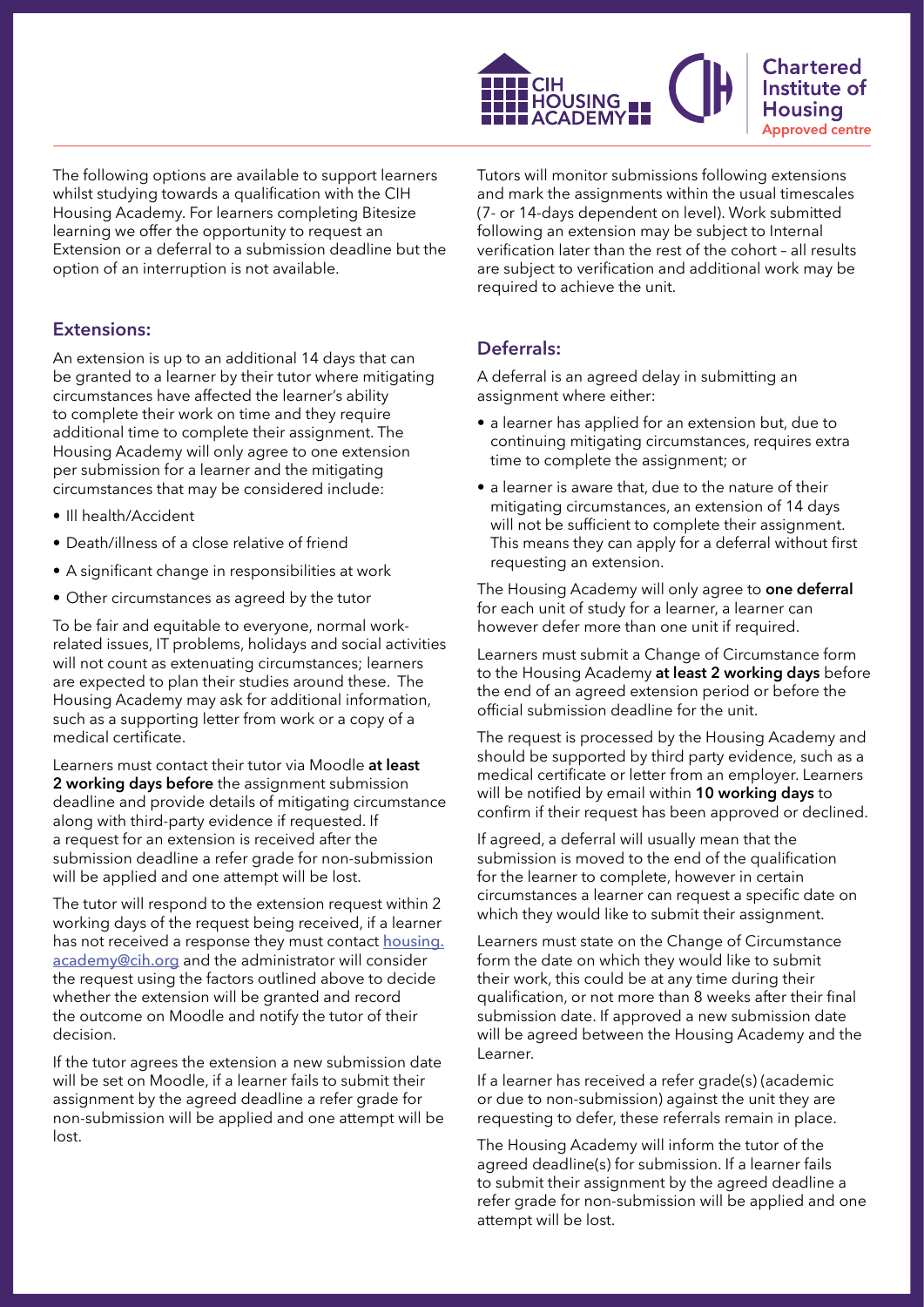

Tutors will monitor submissions following extensions and mark the assignments within the usual timescales (7- or 14-days dependent on level). Work submitted following a deferral may be subject to Internal verification later than the rest of the cohort – all results are subject to verification and additional work may be required to achieve the unit.

In exceptional circumstances a Deferral may be approved for a learner studying a unit via the Bitesize offer at the Housing Academy. Evidence of mitigating circumstances must be provided and the new submission deadline must be within 8 weeks from the original submission deadline for the unit.

If a learner contacts the Housing Academy as they do not think they will be able to meet a deferral deadline, the option of an interruption may be considered at this stage as there cannot be any further extensions offered to the deferral deadline.

#### **Non-Submissions**

A non-submission is where a learner has failed to meet a submission deadline, whether this is:

- a) the official, published deadline for the unit's assignment
- b) the deadline for submitting a referred piece of work (academic or non-submission referrals)
- c) at the end of an agreed extension period
- d) at the end of the agreed period of deferral

For each unit learners have three opportunities to submit work and each time a learner receives a refer (whether this is for academic reasons or due to nonsubmission) they lose one of these opportunities.

If there is a non-submission, the Housing Academy will record the non-submission on Moodle and the learner will be notified of the refer grade when the units' results are released and will be given a new date to submit their assignment, this will usually be 14 days after the results have been released (up to the three attempts).

The Housing Academy will inform learners each time they receive a referral for non-submission by email. This email will outline the next steps for the learners as well as informing them of alternative options available to them (for example a deferral or Interruption). All emails will make it clear how many opportunities a learner has left to submit a successful submission and what happens if the learner fails the unit by using up all the opportunities available to them.

If a learner receives a third referral (for academic reasons or non-submission) they will fail the unit and will have the opportunity to retake the unit subject to availability and the payment of a fee.

If a learner has failed more than one unit within the qualification, they are studying towards they will be advised of alternative programmes of study which may be more appropriate to them.

#### **Interruption**

A learner may request an interruption to their studies where they feel they will be unable to complete their qualification within the given timeframe. An interruption is a mechanism that puts everything on hold for up to 9 months and allows learner to re-join when their circumstances improve. Learners are allowed to request one interruption per qualification based on mitigating circumstances and the request must be received at least 2 working days before the submission deadline for a unit.

The Housing Academy cannot guarantee that a learner will be allocated the same tutor when they return or that they can return to the exact qualification they are currently registered against as it may not be available when they return (the Housing Academy will try to match the learner to the most appropriate alternative).

Learners studying through blended learning (a combination of face to face and online learning) who interrupt their studies will either join the next blended cohort subject to availability or join an online cohort to complete their qualifications.

Learners must submit the Change of Circumstance form which should be supported by third party evidence and submitted to **[housing.academy@cih.org](mailto:housing.academy@cih.org)**. The Housing Academy will review the request and provide a response to the learner with the decision within 10 working days of the request being received by the Housing Academy. If agreed, the Housing Academy will inform the CIH Membership Team as the learners' membership will also be put on hold until the learner resumes their studies.

The Housing Academy will contact the learner before the interruption expires to arrange details to return to their studies. If there is no contact from the learner by midnight of the expiry date for the interruption the learner will be advised that they have been automatically withdrawn (abandoned due to no contact) from the qualification and that they will be certificated for any units achieved.

Where a learners' interruption request is agreed and they are part way through a unit without submitting work, or after submitting work which has been referred, at the time they re-join the qualification they will start the unit afresh (this also includes any units that had been deferred at the time of interruption). Only completed units which the learner has passed or failed are recorded and carried across.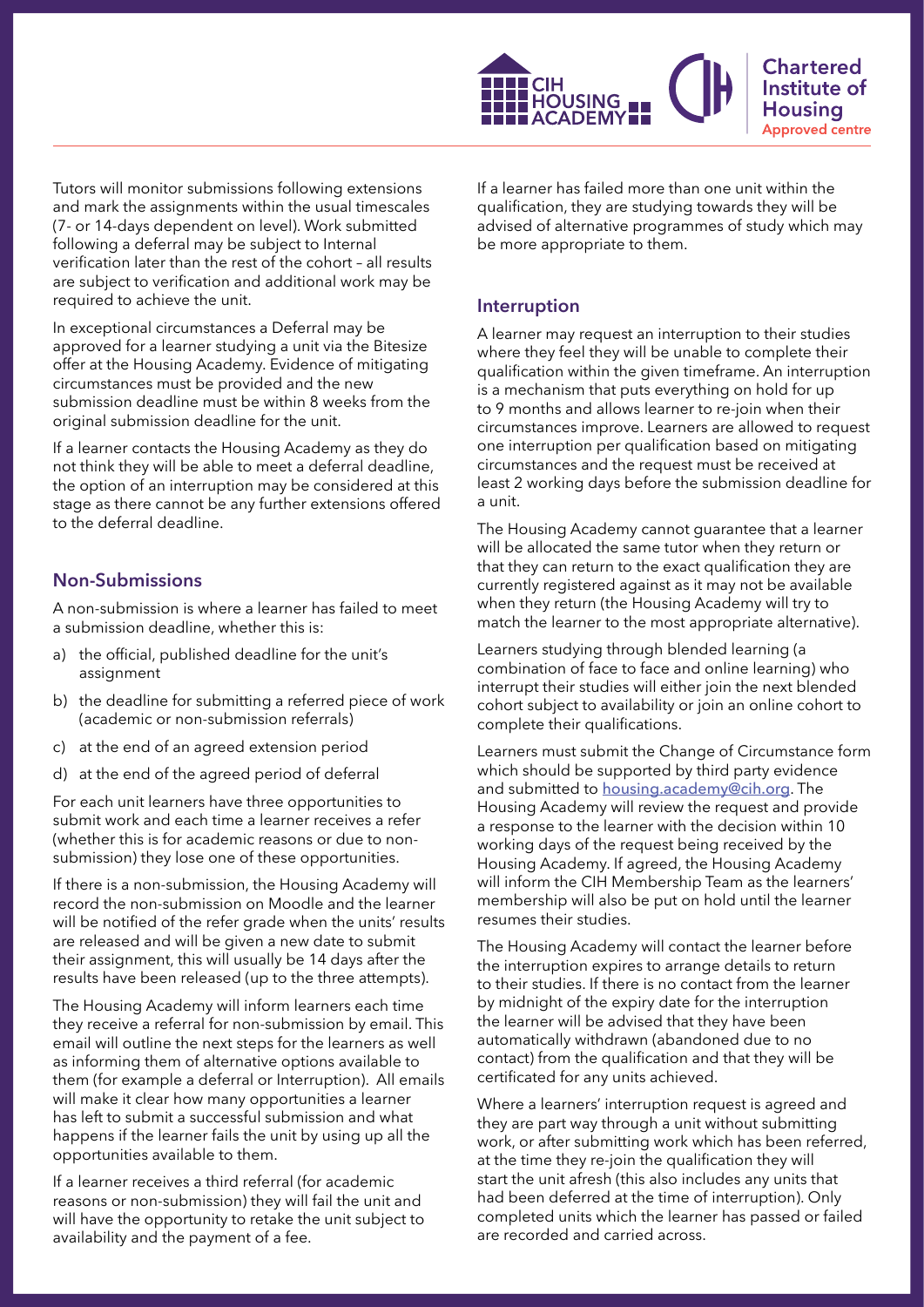

## **Withdrawal**

A withdrawal is where a learner does not want to continue with their studies and withdraws fully from their qualification. Learners must submit a request to withdraw by completing the Change of Circumstance Form to be sent to the [housing.academy@cih.org.uk](mailto:housing.academy@cih.org.uk).

As per the Housing Academy's Terms and conditions, no refund will be provided if a learner withdraws at any point after two weeks from the course start date (the start date is the advertised closing date for applications).

The Housing Academy will process the request and inform the tutor and IV that a learner has withdrawn from their studies. The Awarding Organisation and the CIH Membership Team will also be notified. and the Housing Academy will request that any completed units are certificated.

## **Abandonment**

The Housing Academy will make every attempt to contact a learner to inform them of re-submission dates or to advise them when they are due to return to their course after an interruption. If a learner fails to respond to all of these requests to contact, the Housing Academy will assume that the course has been abandoned by the learner and the Awarding Organisation and CIH Membership Team will be notified, the learner will be certificated for any units achieved. There will be no refund to the learner if they are withdrawn due to abandonment of a course.

| Name of policy or<br><b>Procedure:</b>       | Extensions, Deferrals, Non-Submissions,<br>Interruptions, Withdrawals and Abandonments | Internal/<br>external | External                                                                  |
|----------------------------------------------|----------------------------------------------------------------------------------------|-----------------------|---------------------------------------------------------------------------|
| <b>Section</b>                               | Housing Academy                                                                        | <b>Teams</b>          | CIH Learning,<br>CIH Training, CIH<br>Apprenticeship Training<br>Provider |
| <b>Policy owner and</b><br>job title         | Kirsty Cooper, CIH Housing Academy Learning<br>and Development Manager                 | Approved:             | CIH HA Manager Team/<br>Sarah Dunkerley                                   |
| Date effective from:                         | March 2022                                                                             | <b>Review date:</b>   | <b>March 2023</b>                                                         |
| <b>Associated policies</b><br>and procedures | Change of Circumstance Form                                                            | <b>Version</b>        | HA IQAOct21v1                                                             |